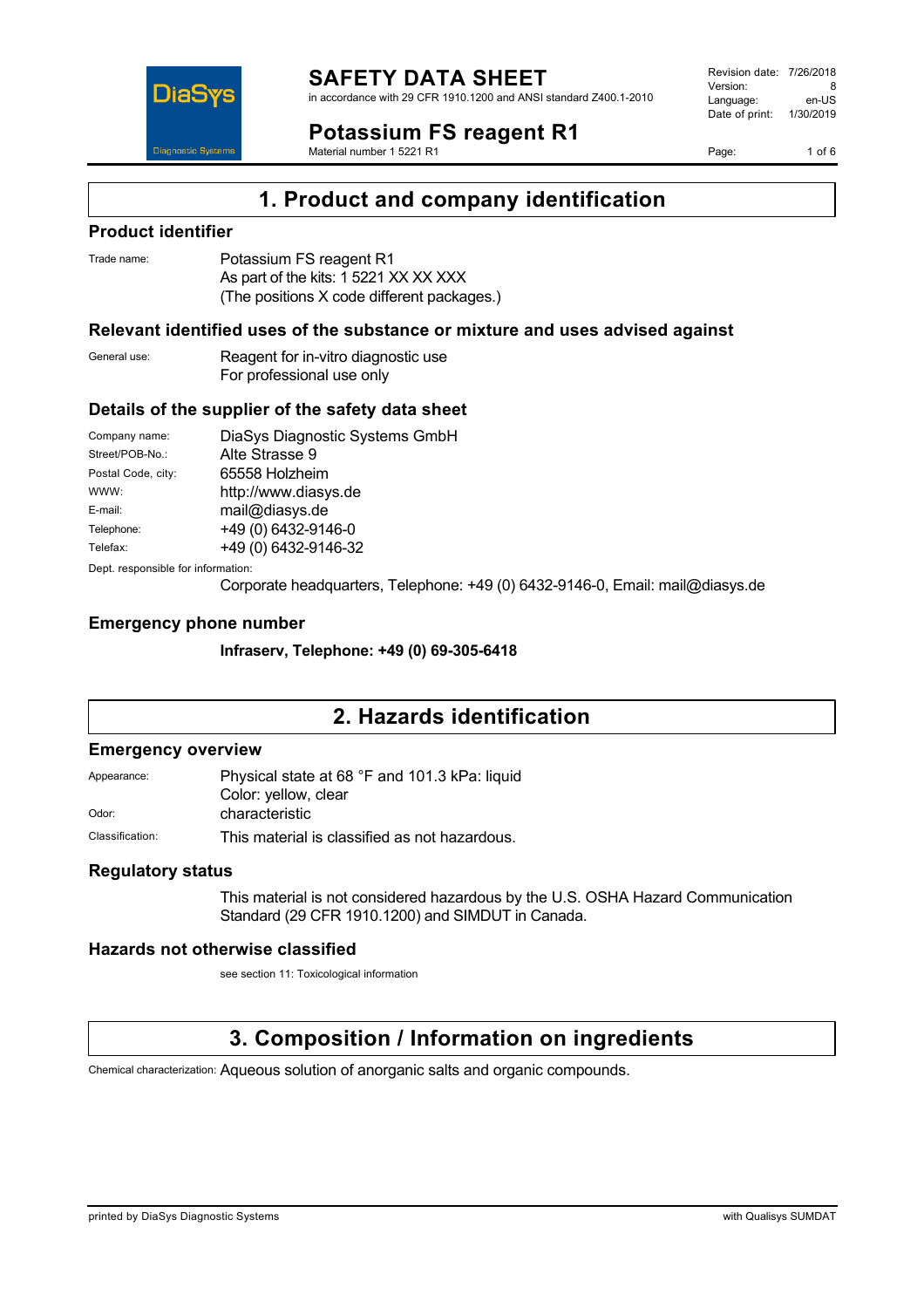

in accordance with 29 CFR 1910.1200 and ANSI standard Z400.1-2010

Revision date: 7/26/2018 Version: 8<br>
Language: en-US Language: Date of print: 1/30/2019

**Potassium FS reagent R1** Material number 1 5221 R1

Page: 2 of 6

Relevant ingredients:

| CAS No.                 | Designation                                | Content | Classification                                                                                              |
|-------------------------|--------------------------------------------|---------|-------------------------------------------------------------------------------------------------------------|
| <b>CAS</b><br>9002-93-1 | Octylphenoxypolyethoxyethanol $\leq 0.1$ % |         | Acute Toxicity - oral - Category 4.<br>Eye Damage - Category 1.<br>Aquatic toxicity - chronic - Category 2. |
|                         |                                            |         |                                                                                                             |

Additional information: Contains dimethylsulfoxide (DMSO). The maximum workplace exposure limits are, where necessary, listed in section 8.

## **4. First aid measures**

| In case of inhalation:  | Move victim to fresh air. In case of respiratory difficulties seek medical attention.                                                                                                                                                            |
|-------------------------|--------------------------------------------------------------------------------------------------------------------------------------------------------------------------------------------------------------------------------------------------|
| Following skin contact: | Change contaminated clothing. Remove residues with water. In case of skin reactions,<br>consult a physician.                                                                                                                                     |
| After eye contact:      | Immediately flush eyes with plenty of flowing water for 10 to 15 minutes holding eyelids<br>apart. Remove contact lenses, if present and easy to do. Continue rinsing. In case of<br>troubles or persistent symptoms, consult an opthalmologist. |
| After swallowing:       | Rinse mouth and drink large quantities of water. If you feel unwell, seek medical advice.<br>Never give anything by mouth to an unconscious person.                                                                                              |

### **Most important symptoms/effects, acute and delayed**

The product can cause irritation of the eyes.

### **Information to physician**

Treat symptomatically.

## **5. Fire fighting measures**

Flash point/flash point range:

not combustible

Auto-ignition temperature: No data available

Suitable extinguishing media:

Product is non-combustible. Extinguishing materials should therefore be selected according to surroundings.

### **Specific hazards arising from the chemical**

Fires in the immediate vicinity may cause the development of dangerous vapors.

Protective equipment and precautions for firefighters:

Wear self-contained breathing apparatus.

Additional information: Do not allow fire water to penetrate into surface or ground water.

| 6. Accidental release measures |                                                                                                                                                                                                                 |  |
|--------------------------------|-----------------------------------------------------------------------------------------------------------------------------------------------------------------------------------------------------------------|--|
| Personal precautions:          | Avoid contact with skin and eyes. Wear appropriate protective equipment. Provide<br>adequate ventilation.                                                                                                       |  |
| Environmental precautions:     |                                                                                                                                                                                                                 |  |
|                                | Do not allow to penetrate into soil, waterbodies or drains.                                                                                                                                                     |  |
| Methods for clean-up:          | Soak up with absorbent materials such as sand, siliceus earth, acid- or universal binder.<br>Store in special closed containers and dispose of according to ordinance. Wash spill<br>area with plenty of water. |  |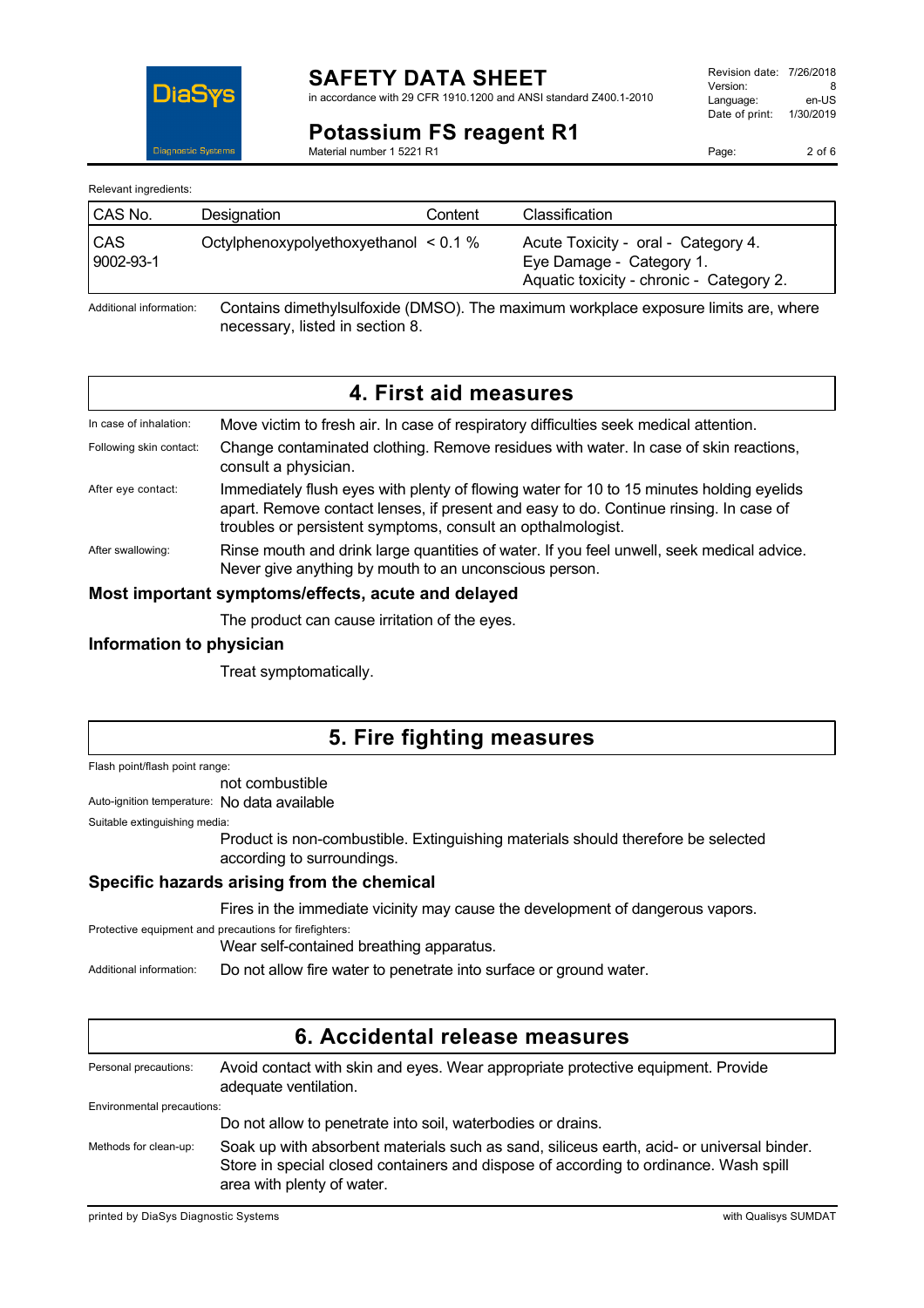

in accordance with 29 CFR 1910.1200 and ANSI standard Z400.1-2010

**Potassium FS reagent R1**

Material number 1 5221 R1

Revision date: 7/26/2018 Version: 8<br>Language: en-LIS Language: Date of print: 1/30/2019

Page: 3 of 6

# **7. Handling and storage**

### **Handling**

Advices on safe handling: Provide adequate ventilation, and local exhaust as needed. Avoid contact with skin and eyes. Keep all containers, equipment and working place clean. Wear appropriate protective equipment. Wash hands before breaks and after work. When using do not eat, drink or smoke.

### **Storage**

Requirements for storerooms and containers:

Keep containers tightly closed and at a temperature between 35.6 °F and 46.4 °F. Do not freeze. Protect from light. Keep sterile.

Hints on joint storage: Do not store together with: strong acids, alkalis.

## **8. Exposure controls / personal protection**

## **Exposure guidelines**

Occupational exposure limit values:

| CAS No. | Designation                 | ype             | Limit value                                         |
|---------|-----------------------------|-----------------|-----------------------------------------------------|
| 67-68-5 | Dimethylsulfoxide<br>(DMSO) | USA: ACGIH: TWA | $0.02$ ppm<br>(may be absorbed through<br>the skin) |

### **Engineering controls**

Provide adequate ventilation, and local exhaust as needed. See also information in chapter 7, section storage.

### **Personal protection equipment (PPE)**

| Eye/face protection             | Tightly sealed goggles according to OSHA Standard - 29 CFR: 1910.133 or ANSI<br>Z87.1-2010.                                                                                                                                    |  |
|---------------------------------|--------------------------------------------------------------------------------------------------------------------------------------------------------------------------------------------------------------------------------|--|
| Skin protection                 | Wear suitable protective clothing.                                                                                                                                                                                             |  |
|                                 | Protective gloves according to OSHA Standard - 29 CFR: 1910.138.<br>Glove material: Nitrile rubber - Breakthrough time: >480 min.<br>Observe glove manufacturer's instructions concerning penetrability and breakthrough time. |  |
| Respiratory protection:         | When vapors form, use respiratory protection.                                                                                                                                                                                  |  |
| General hygiene considerations: |                                                                                                                                                                                                                                |  |
|                                 | Avoid contact with skin and eyes. Change contaminated clothing. Wash hands before<br>breaks and after work. When using do not eat, drink or smoke.                                                                             |  |

## **9. Physical and chemical properties**

### **Information on basic physical and chemical properties**

| Appearance:              | Physical state at 68 °F and 101.3 kPa: liquid<br>Color: yellow, clear |
|--------------------------|-----------------------------------------------------------------------|
| Odor:<br>Odor threshold: | characteristic<br>No data available                                   |
| pH value:                | at 77 °F: 8.25                                                        |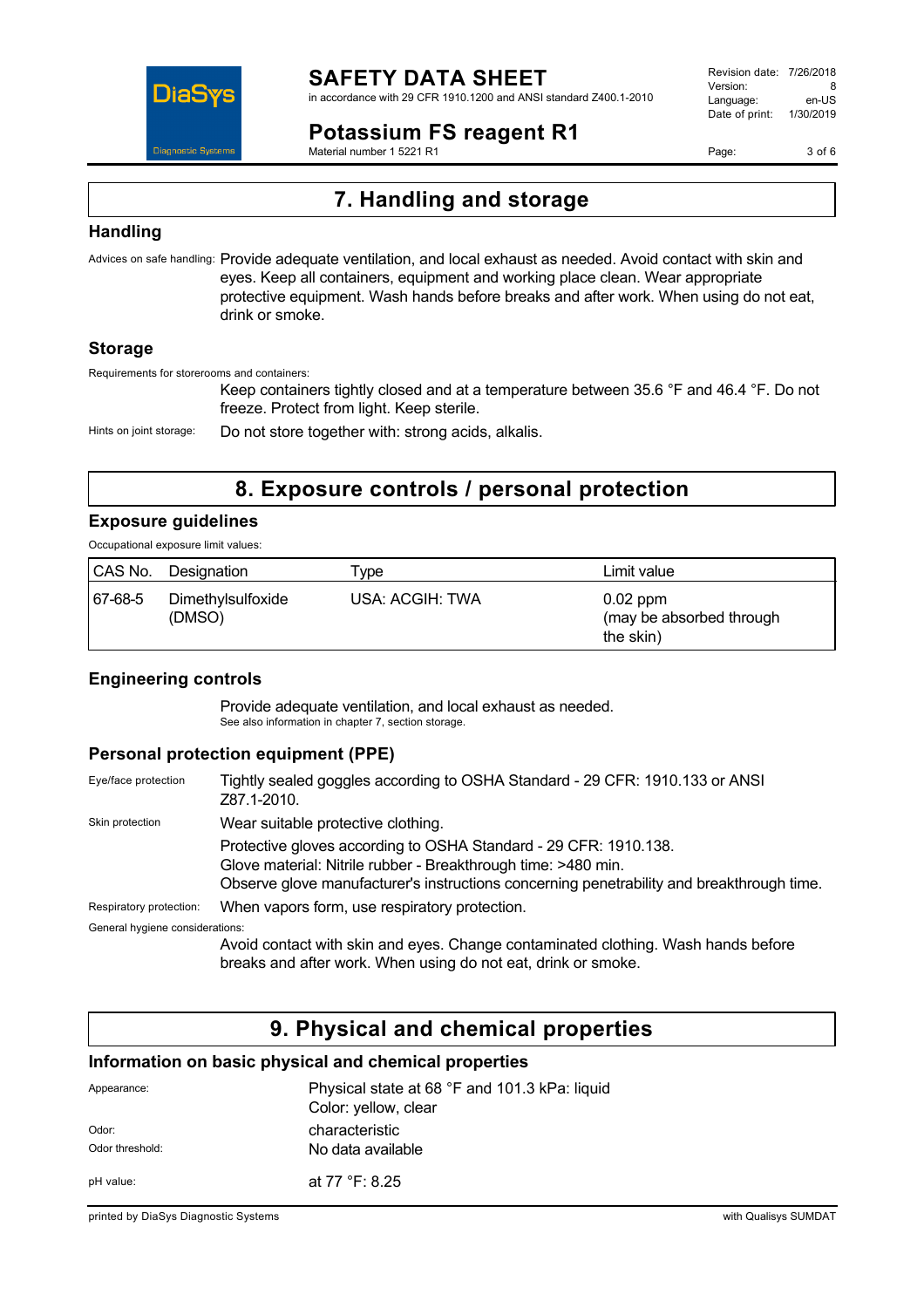

in accordance with 29 CFR 1910.1200 and ANSI standard Z400.1-2010

# **Potassium FS reagent R1**

Material number 1 5221 R1

Revision date: 7/26/2018 Version: 8<br>Language: en-US Language: Date of print: 1/30/2019

Page: 4 of 6

| Melting point/freezing point:            | No data available     |
|------------------------------------------|-----------------------|
| Initial boiling point and boiling range: | No data available     |
| Flash point/flash point range:           | not combustible       |
| Evaporation rate:                        | No data available     |
| Flammability:                            | No data available     |
| Explosion limits:                        | No data available     |
| Vapor pressure:                          | No data available     |
| Vapor density:                           | No data available     |
| Density:                                 | at 68 °F: 1.0126 g/mL |
| Water solubility:                        | completely miscible   |
| Partition coefficient: n-octanol/water:  | No data available     |
| Auto-ignition temperature:               | No data available     |
| Thermal decomposition:                   | No data available     |
| Additional information:                  | No data available     |

# **10. Stability and reactivity**

| Reactivity:                        | No data available                                                                              |  |
|------------------------------------|------------------------------------------------------------------------------------------------|--|
| Chemical stability:                | Stable under recommended storage conditions.                                                   |  |
| Possibility of hazardous reactions | No dangerous reactions are known.                                                              |  |
| Conditions to avoid:               | Protect against heat /sun rays.                                                                |  |
| Incompatible materials:            | Strong acids and alkalis                                                                       |  |
| Hazardous decomposition products:  | No hazardous decomposition products when regulations for storage and handling are<br>observed. |  |
| Thermal decomposition:             | No data available                                                                              |  |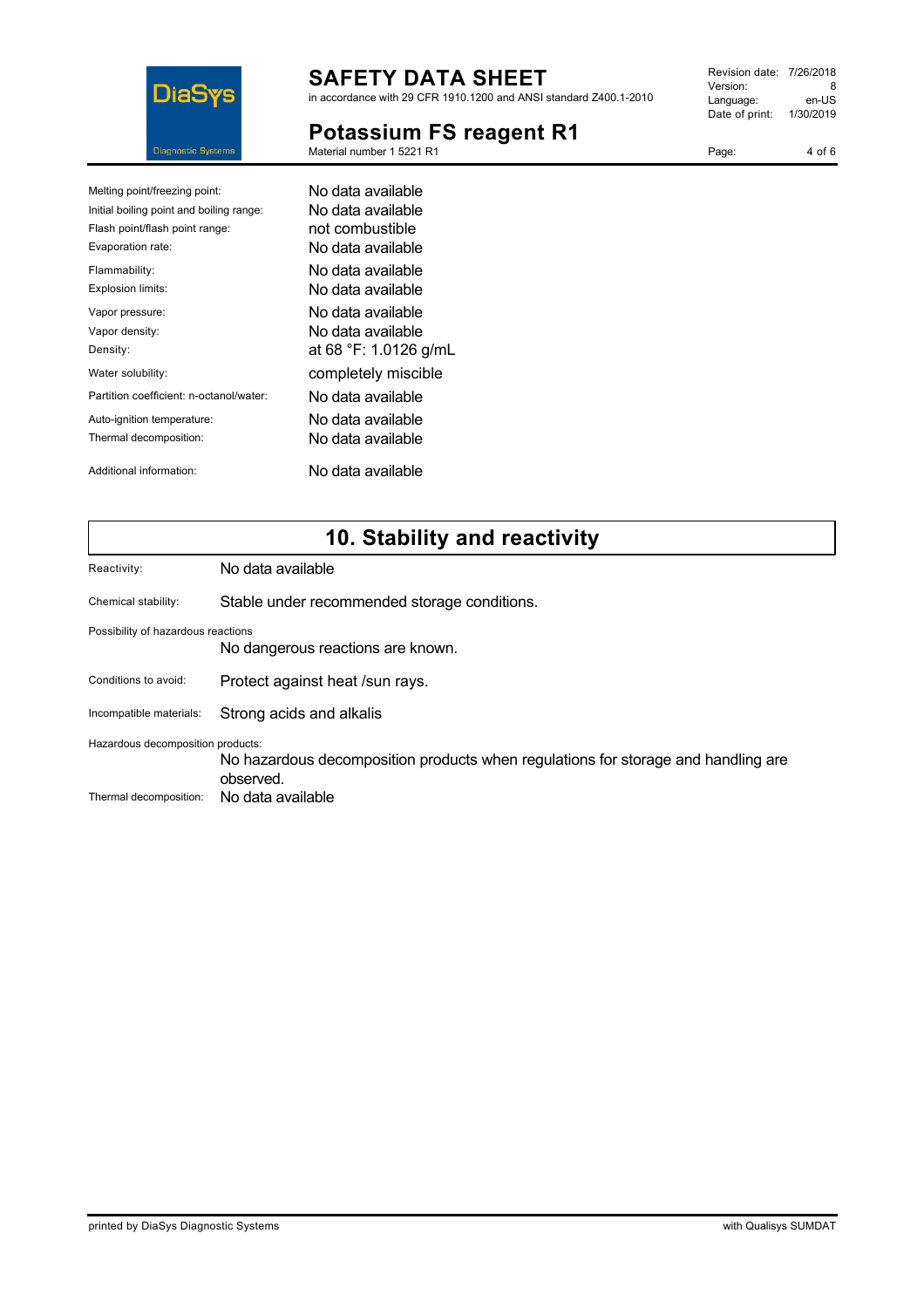

in accordance with 29 CFR 1910.1200 and ANSI standard Z400.1-2010

**Potassium FS reagent R1** Material number 1 5221 R1

Revision date: 7/26/2018 Version: 8<br>Language: en-LIS Language: Date of print: 1/30/2019

Page: 5 of 6

DiaS **Diagnostic Systen** 

# **11. Toxicological information**

### **Toxicological tests**

Toxicological effects: Acute toxicity (oral): Lack of data. Acute toxicity (dermal): Lack of data. Acute toxicity (inhalative): Lack of data. Skin corrosion/irritation: Lack of data. Serious eye damage/irritation: Based on available data, the classification criteria are not met. May cause irritations. The product has not been tested. The statement is derived from the properties of the single components. Sensitisation to the respiratory tract: Lack of data. Skin sensitisation: Lack of data. Germ cell mutagenicity/Genotoxicity: Lack of data. Carcinogenicity: Lack of data. Reproductive toxicity: Lack of data. Effects on or via lactation: Lack of data. Specific target organ toxicity (single exposure): Lack of data. Specific target organ toxicity (repeated exposure): Lack of data. Aspiration hazard: Lack of data.

### **Symptoms**

The product can cause irritation of the eyes.

## **12. Ecological information**

### **Ecotoxicity**

Further details: No data available

### **Mobility in soil**

No data available

### **Persistence and degradability**

Further details: No data available

### **Additional ecological information**

General information: Do not allow to enter into ground-water, surface water or drains.

## **13. Disposal considerations**

### **Product**

Recommendation: Special waste. Dispose of waste according to applicable legislation.

### **Contaminated packaging**

Recommendation: Dispose of waste according to applicable legislation. Non-contaminated packages may be recycled.